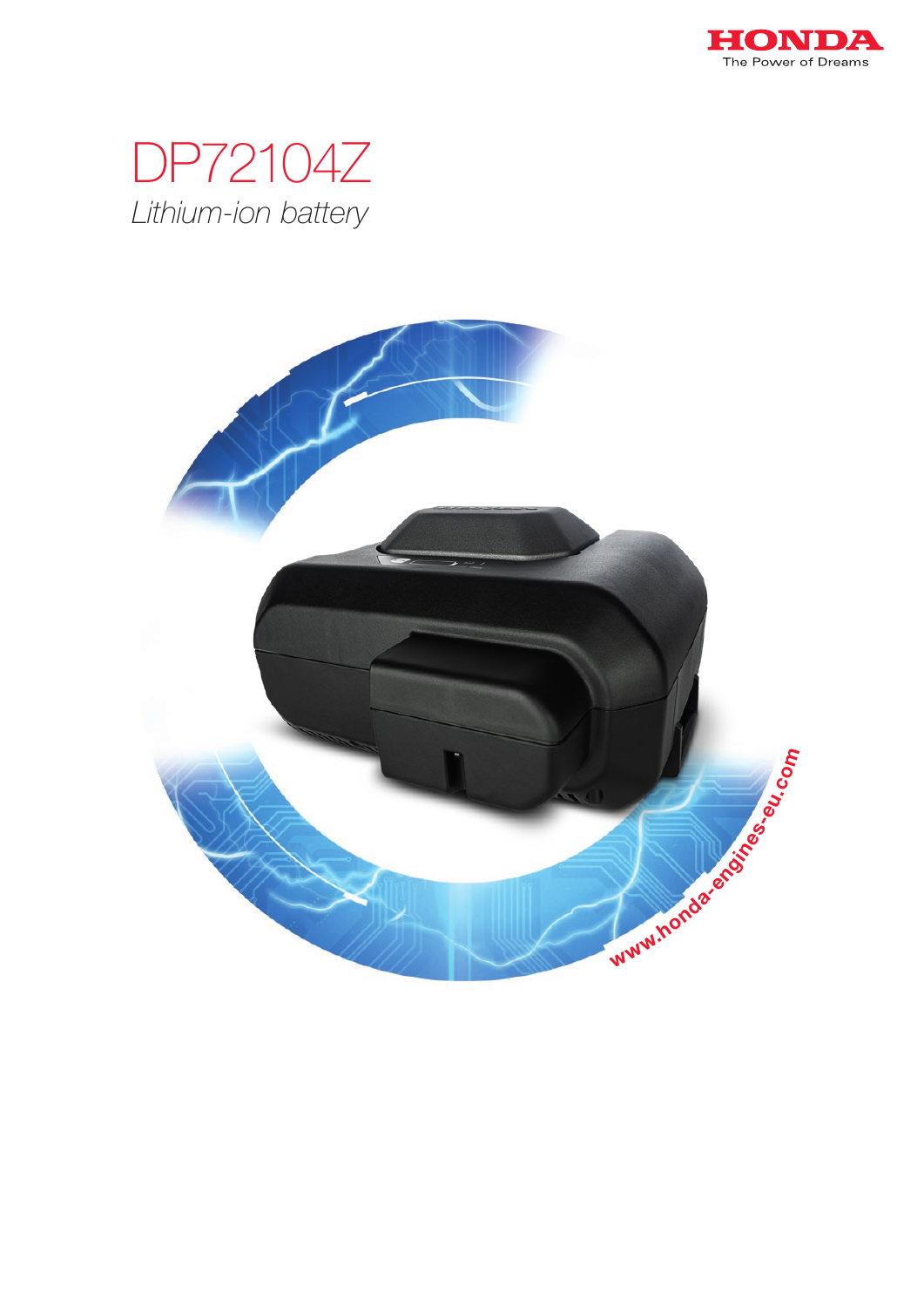

 $\begin{array}{c|c|c|c|c} \hline \multicolumn{3}{c|}{\textbf{1}} & \multicolumn{3}{c|}{\textbf{2}} & \multicolumn{3}{c|}{\textbf{3}} & \multicolumn{3}{c|}{\textbf{4}} & \multicolumn{3}{c|}{\textbf{5}} & \multicolumn{3}{c|}{\textbf{6}} & \multicolumn{3}{c|}{\textbf{6}} & \multicolumn{3}{c|}{\textbf{6}} & \multicolumn{3}{c|}{\textbf{6}} & \multicolumn{3}{c|}{\textbf{6}} & \multicolumn{3}{c|}{\textbf{6}} & \multicolumn{3}{c|}{\textbf{6$